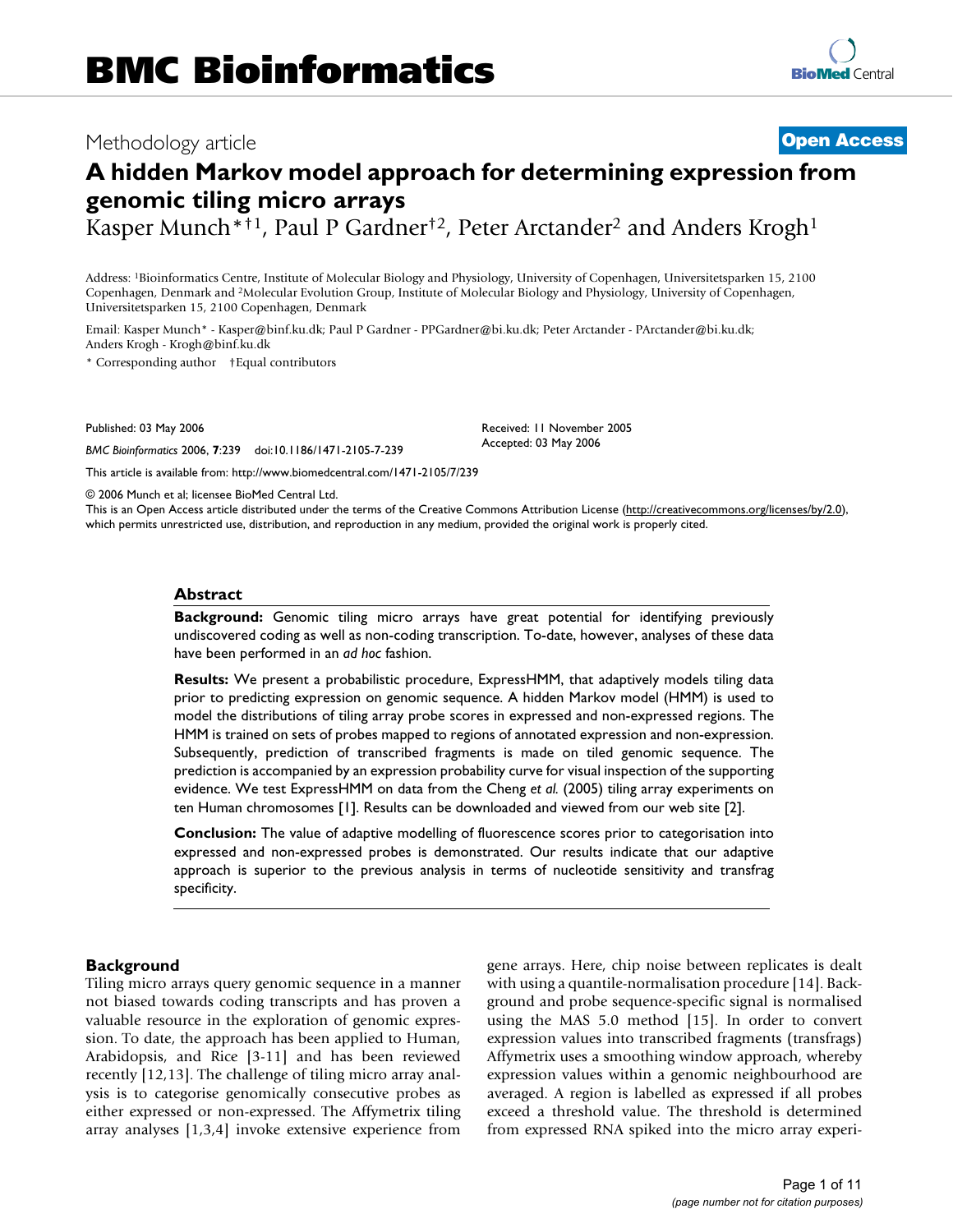ment. Neighbouring regions closer than a distance threshold are then joined, forming transfrag predictions. We will use the collective acronym ANTM for for Affymetrix's normalisation and transfrag methods. For a review of existing algorithms for tiling micro array analysis see Royce *et al.* [16].

Previous related work includes analysis of ChlP-chip experiments using Affymetrix tiling arrays to predict transcription factor binding sites [17]. These ChlP-enriched regions on the tiling arrays are predicted using log-odds scores for each probe generated by a two-state hidden Markov model. Tiling array intensities have been used together with a rudimentary HMM gene finder to establish likely exon-intron transcripts in windows of significant expression intensity [18]. This work, however, does not treat the probe intensities as observables of the HMM but as separate evidence supporting prediction of expression.

The approach to tiling array analysis presented here employs a hidden Markov model (HMM), trained directly on the correspondence between tiling array fluorescence scores and annotation of expression. The model is then used to categorise consecutive probes as expressed or nonexpressed. Training the model using annotation of expression presents a problem since, in many cases, annotation does not represent actual expression. This may be due to a number of factors, such as non-expressed genes, alternative splicing, un-annotated exons, antisense transcription, and non-coding RNAs. This type of incomplete information presents a problem to machine learning approaches as missing information compromises the training of the model unless properly addressed. We describe a two-step modelling and training approach that allows the training algorithm to down-weight dubious annotation in the context of the relevant cell line. The adaptive nature of our method avoids the *ad hoc* thresholds characteristic of previous work. As a case study we analyse Human tiling array data of a single cell-line from Cheng *et al.* [1].

### **Methods** *Data*

The data we use is derived from the tiling array experiments on Human chromosomes 6, 7, 13, 14, 19, 20, 21, 22, X, and Y [1]. The tiling arrays use 25-mer probes querying genomic positions at five nucleotide intervals on the genomic sequence. Only non-repetitive sequence is tiled resulting in a coverage of approximately 30%. From the Cheng *et al.* raw array data we analyse the subset querying poly-adenylated RNA extracted from Human neuroblastoma cells (SK-N-AS cell line).

## *Array and probe normalisation*

The Affymetrix MAS 5.0 method addresses probe and array normalisation by, in addition to perfect match (PM) probes, also designing mismatch (MM) probes, where the complementary base at the 13th position of the 25 mer probe is used instead of the actual base. The mismatch probe is expected to capture much of the probe sequence and array-specific contributions to the signal as well as problematic probe eccentricities such as secondary-structure and cross-hybridisation effects while capturing little real signal. The difference in fluorescence score for the PM probe and an Idealised-MM probe score is then used to estimate expression signal from the queried genomic position.

We tested a number of strategies for array and probe normalisation. These included *PM* - *MM* with and without quantile normalisation and a novel approach inspired by Naef and Magnasco [19] that shares similarities with GC-RMA [20,21].

For the normalisation inspired by Naef and Magnasco sequence and array specific signal is modelled in a way that allows this to be subtracted from the raw signal. For each chip a large sample of probe scores are selected and used to fit position-specific estimates of nucleotide contribution to the signal. Three free parameters for each position times the 25 parameters for each probe sequence position gives rise to 75 parameters. These are modelled by the following linear system:

$$
PM. estimate = \sum_{i=1}^{75} a_i x_i,
$$

where each nucleotide type (*A, C, G* or *T*) in position *k* in a 25-mer probe is modelled by a triple in the indicator function  $a_i$  ( $a_{3k-2}$ ,  $a_{3k-1}$ ,  $a_{3k}$ ). I.e. an *A* at position *k* has corresponding coefficients  $(a_{3k-2}, a_{3k-1}, a_{3k}) = (1, 0, 0)$ , a *C* has corresponding coefficients (0, 1, 0), a *G* has corresponding coefficients (0, 0, 1), and a *T* has corresponding coefficients (-1, -1, -1). A least-squares solution to this system of equations for *xi* provides estimates of the expected contribution to the expression for any nucleotide at position *k*. That is, the estimated contribution to the expression level of an *A* at position *k* is given by  $x_{3k-2}$ , a *C* at position *k* is given by  $x_{3k-1}$ , a *G* at position *k* is given by  $x_{3k}$ , and a *T* at position *k* is given by  $-x_{3k-2} - x_{3k-1} - x_{3k}$ . To obtain a representative expression level over different replicates the mean log-likelihoods are computed:

$$
LL := \frac{1}{3} \sum_{i=1}^{3} \log_2 \frac{PM_i}{estimate.PM_i}.
$$

An illustration of this strategy and comparison with unnormalised distributions is shown in Figure 1. For the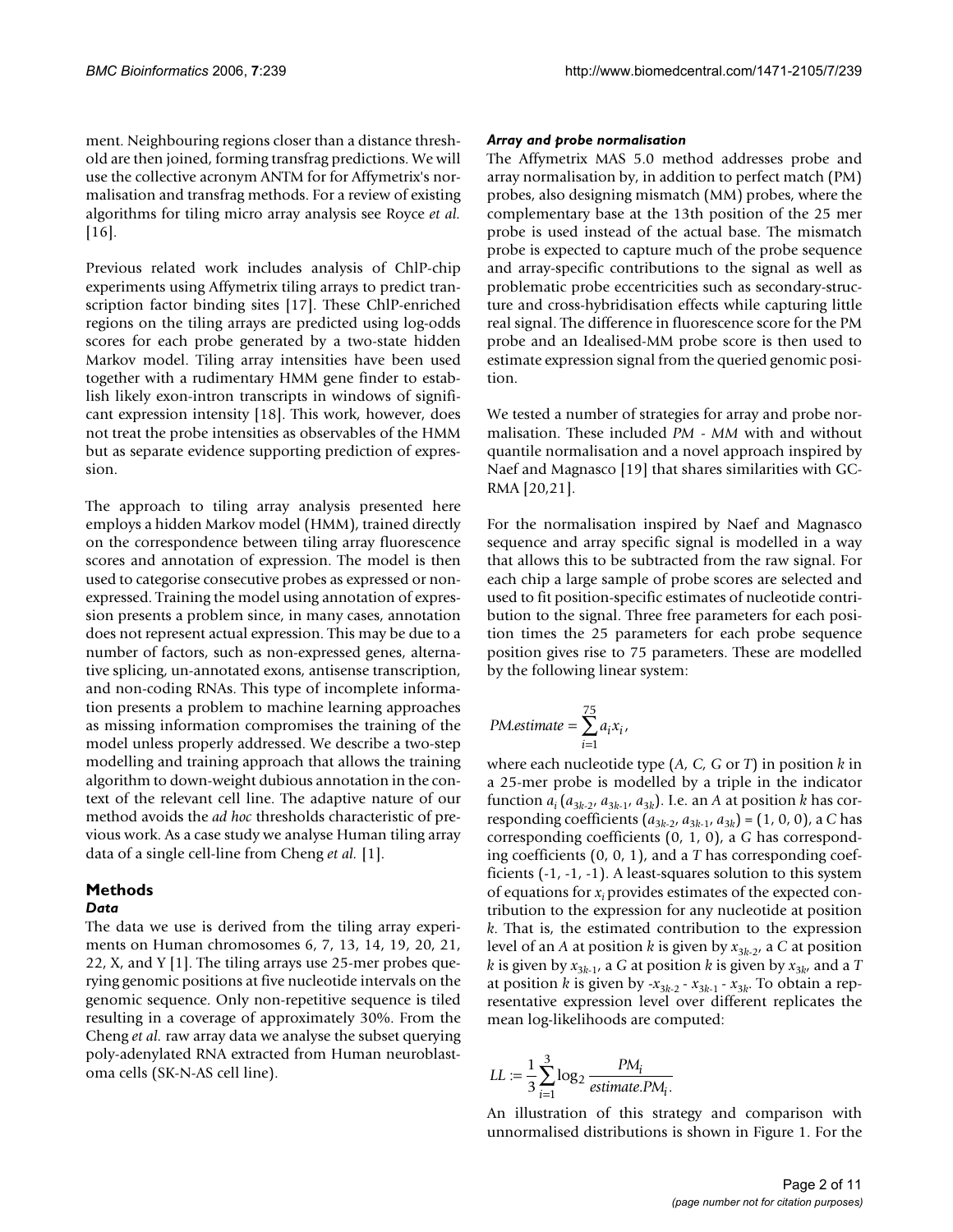

## ExpressHMM **Figure 1** These plots summarise the Naef & Magnasco (2003) inspired normalisation procedure tested in the development of

These plots summarise the Naef & Magnasco (2003) inspired normalisation procedure tested in the development of ExpressHMM. Sub-figure **A** displays fitted fluorescence contributions of the nucleotides A, C, G and T at each sequence position in the probe. Sub-figure **B** displays the effects of normalising chips using *PM .estimate*'s on the data distribution.

*PM* - *MM* approach rather than using an idealised *MM* we use the raw values of both *PM* and *MM*. A representative expression level over different replicates using the *MM* probe are computed as:

$$
\overline{D} := \frac{1}{3} \sum_{i=1}^{3} (PM_i - MM_i).
$$

The performance of each normalisation strategy was evaluated (see discussion) and *D* was chosen as the more appropriate.

### *Training data*

From Ensembl (Ensembl Mart version 30) [22] we extract all annotated Human RefSeq transcripts [23] for the rele-



### **Figure 2**

Labelling of probes. Each probe is labelled as either expressed (red) or non-expressed (blue) based on expression annotation of the genomic position corresponding to the 5' end of the probe.

vant ten chromosomes. Transcripts with no introns are

discarded. To obtain a one-to-one correspondence between annotation and sequence, overlapping annotation of expression is collapsed, forming a single set representing all annotated expression. The training set consists of RefSeq genes each represented by the corresponding sequence of genomically consecutive probe scores. Using the 5' position of probes on the genome each probe is labelled as expressed or non-expressed in accordance with the collapsed RefSeq annotation (see Figure 2). The training set includes 6411 sequences of labelled probe scores that each represent the transcribed part of a RefSeq gene. The entire set is used for training the hidden Markov model (HMM). For evaluation purposes a ten-fold crossvalidation is used.

## *HMM Architecture and training*

The correspondence between scores and annotated expression, presented by the training set, is captured by an HMM, see e.g. Durbin et al. [24]. An HMM is a probabilistic model that consists of a set of connected hidden states that each emit observables. In this case, states represent expression and non-expression and these states emit scores that constitute the sequence of probe scores over expressed or non-expressed regions. First order emission probabilities are used to model the dependency of scores for neighbouring-probes.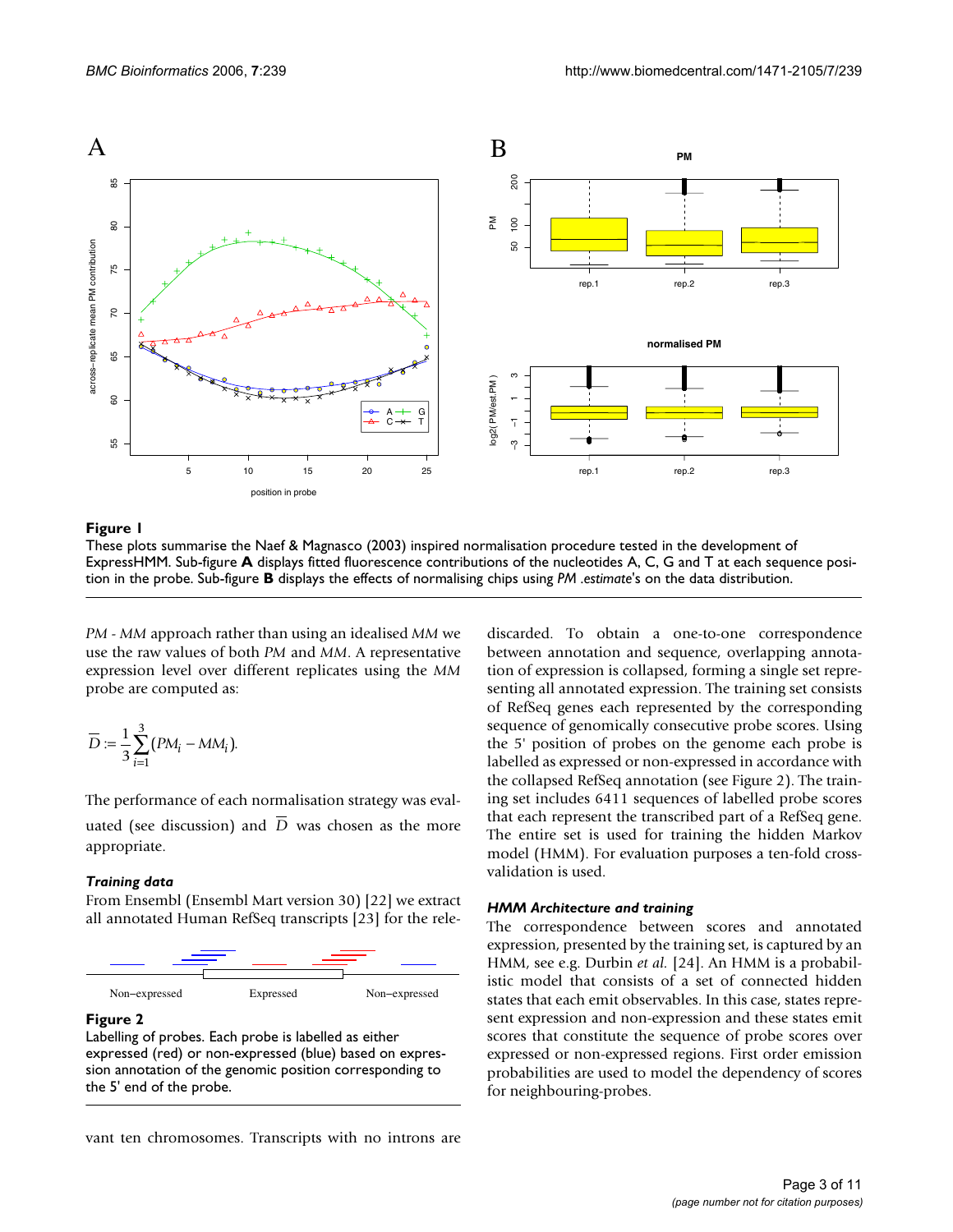

## **Figure 3**

Core model. Boxes represent states emitting scores whereas circles represent linker states with no label and no emission. Arrows represent allowed transitions. States *Ei* model expression and states *Ni* model non-expression. The two colours used correspond to the two classes of states. Red states are trained on probes labelled as expressed. Blue states are trained on probes labelled as non-expressed.

The HMM is shown in Figure 3. Two loop states  $(E_0$  and *N*<sub>0</sub>) model the bulk of probe scores in expressed and nonexpressed regions, capturing the score distributions of the two cases. The loop states are connected by states that capture score gradients induced by genomically consecutive probes that overlap borders of expressed regions. The loop probabilities are tied during training of the HMM and thus estimated as one parameter. This is done in order to avoid bias of predictions towards typical exon length. The HMM used is discrete and expression scores are binned. Considering the distributions of scores for probes anno-



## Figure 4

This figure shows how normalised expression scores are discretised prior to HMM training and decoding. 13 bins uniformly cover the scores from -50 to 50. Another two bins capture extreme positive and negative values.

tated as expressed and non-expressed, we choose 13 bins uniformly covering the scores from -50 to 50. Another two bins capture extreme positive and negative values, (see Figure 4).

The type of HMM used is a Class HMM [25]. The collection of states in a Class HMM is divided into classes, each designated by a label. The observables (i.e. probe scores) in the training set are each assigned a label corresponding to a class. An observable with a given label can only be emitted by a state belonging to the class designated by that label. Hence, the labelling of states and observables in the training set determines which parts of the training data are used to estimate which parts of the model. In our case, the labels are expression and non-expression and correspond to the red and blue colours in Figure 3. The advantage of the Class HMM is that it allows all model parameters to be estimated simultaneously from sequences of labelled probe scores. Alternatively, the individual parts would have to be estimated separately from expressed and nonexpressed probe scores. The model is trained using the Baum-Welch algorithm [26].

## *Self-supervised re-training*

As noted above, the correspondence between labelling of probe scores and actual expression in the relevant cell line is at best an approximation. This issue is addressed by retraining after adding a parallel shadow model that mirrors the core model shown in Figure 3. The combined model is shown in Figure 5. Each state in the shadow model,  $X'_{i}$ , shares emission probabilities with a corresponding state,  $X_i$ , in the core model but does not contribute to the estimation of these parameters. The labelling of states in the shadow model differs from those of the core model in that the states  $E'_i$  model non-expressed probes labelled as expressed and the  $N'_0$  state models expressed probes labelled as non-expressed. Additional states impose a minimum on the number of consecutive probe scores that can be captured by the shadow model. Without this constraint the model is not able to distinguish natural variation and noise from dubious annotation. The shadow component models regions annotated as expressed using the score distribution initially learned from nonexpressed regions. Analogously regions annotated as nonexpressed are modelled using the score distribution initially learned from expressed regions. Re-training after adding the shadow model allows the Baum-Welch algorithm to weight the contribution of training information to parameter estimation in proportion to how characteristic this is: In the E-step of the Baum-Welch algorithm the posterior probabilities of each emission from state  $X_i$  are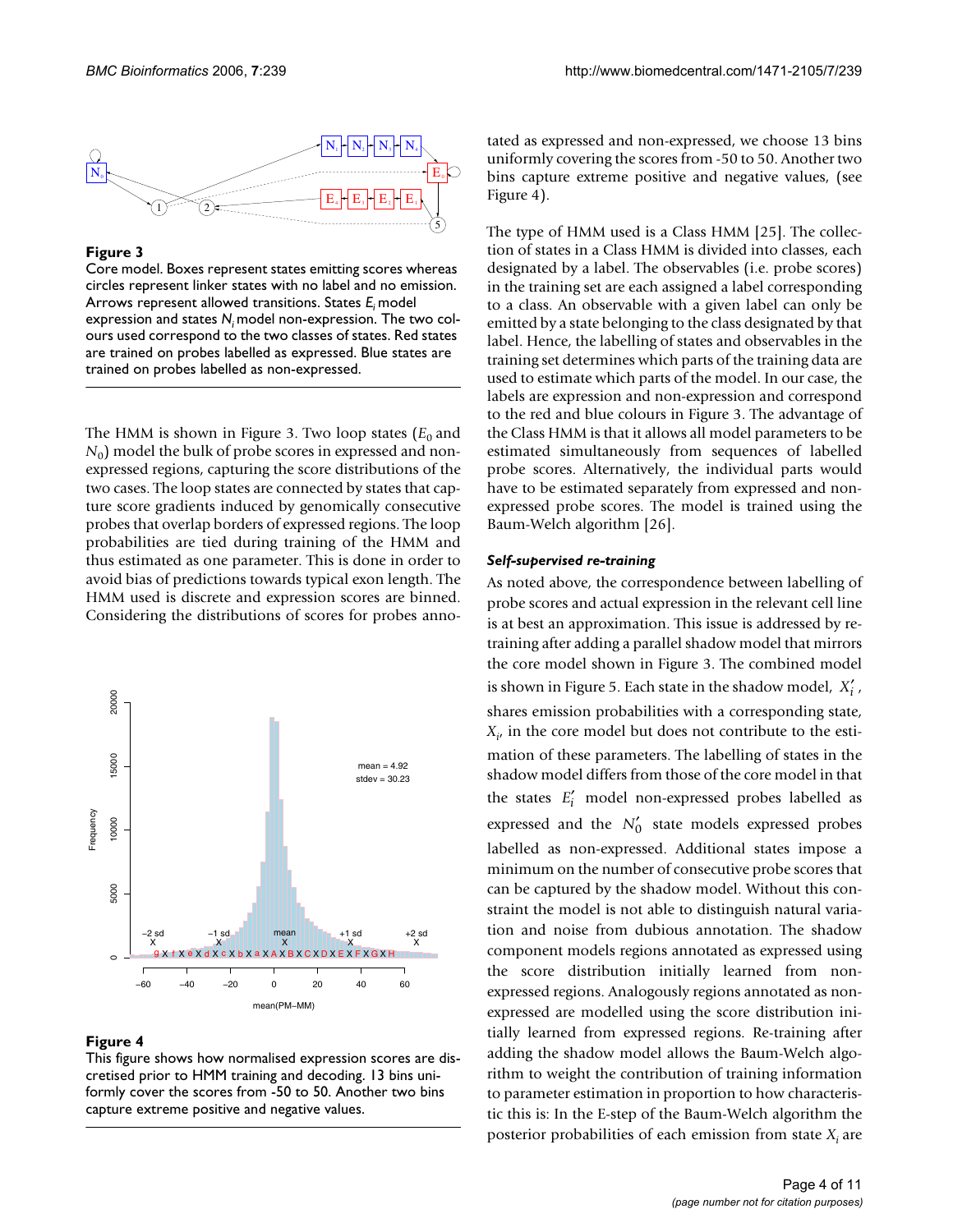

## **Figure 5**

Core and shadow model. The upper part of the architecture is the core model shown and explained in Figure 3. The states  $\ E'_i$ and  $N'_i$  in the shadow model, displayed in the shaded box, share emission parameters with the corresponding states  $E_i$  and  $N_i$ in the core model. This is done such that states in the shadow model do not contribute to estimation of the shared parameters. The labelling of states in the shadow model differs from those of the core model in that the states  $\,E'_i\,$  are now labelled as non-expressed and  $\,N'_{0}\,$  is labelled as expressed. This allows the Baum-Welch algorithm to use the correspondence between annotation and score in proportion to how likely this is, given the information obtained in the initial training.  $E_0^\prime$  and  $N_0^\prime$ states impose a minimum on the number of consecutive probe scores that can be captured by the shadow architecture. This means the model considers at least six consecutive probe scores at a time when evaluating the evidence in the training set. Prior to training the parameters are set so that the probability is distributed uniformly among transitions and among emissions for each state. The exceptions are the transitions shown as dashed lines. These are primed with probability 0.001.

summed over all observables in the training set. The *X*′ *i* state does not contribute to this sum. Hence, the posterior probability of using state  $X_i$  relative to  $X'_i$  for a given observable effectively constitutes a weight reflecting how likely the annotation is at the given position in the training set given the probe score distributions learned in the initial training. As a result, each subsequence of labelled

**Table 1: Performance of ExpressHMM and ANTM on the training set of probes covering RefSeq genes. The statistics show to what extent the two approaches make predictions in accordance with the RefSeq annotation. The exon/transfrag statistics refer to the sets of contiguous probes representing exons/transfrags. The splice site sensitivities refer to the single probes constituting the borders of such sets.**

|                            | <b>ExpressHMM</b> | ANTM |
|----------------------------|-------------------|------|
| Probe sensitivity          | 65%               | 44%  |
| Novel probes predicted     | 65%               | 49%  |
| Overlap exon Sensitivity   | 58%               | 58%  |
| Novel transfrags predicted | 27%               | 58%  |
| 5' Splice site sensitivity | 16%               | 9%   |
| 3' Splice site sensitivity | 16%               | 13%  |

probe scores in the training set contributes to estimation of emission probabilities to an extent determined by its reliability. It should be noted that the maximum likelihood of the model is obtained when only transition probabilities in the slave model are positive – the situation where the model discards all training material. The pre-

**Table 2: Performance of ExpressHMM and ANTM on the tiled regions of the ten chromosomes. The statistics show to what extent the two approaches make predictions in accordance with the collection of Human EST, mRNA, and known gene annotation.**

|                        | <b>ExpressHMM</b> | ANTM     |
|------------------------|-------------------|----------|
| Nucleotide sensitivity | 35%               | 20%      |
| Novel nucleotides      | 55%               | 46%      |
| Nucleotide Count       | 43523440          | 21190998 |
| Transfrag sensitivity  | 27%               | 22%      |
| Novel transfrags       | 44%               | 58%      |
| <b>Transfrag Count</b> | 88604             | 170788   |
| Average Length         | 491.21            | 124.08   |
| Median Length          | 325               | 79       |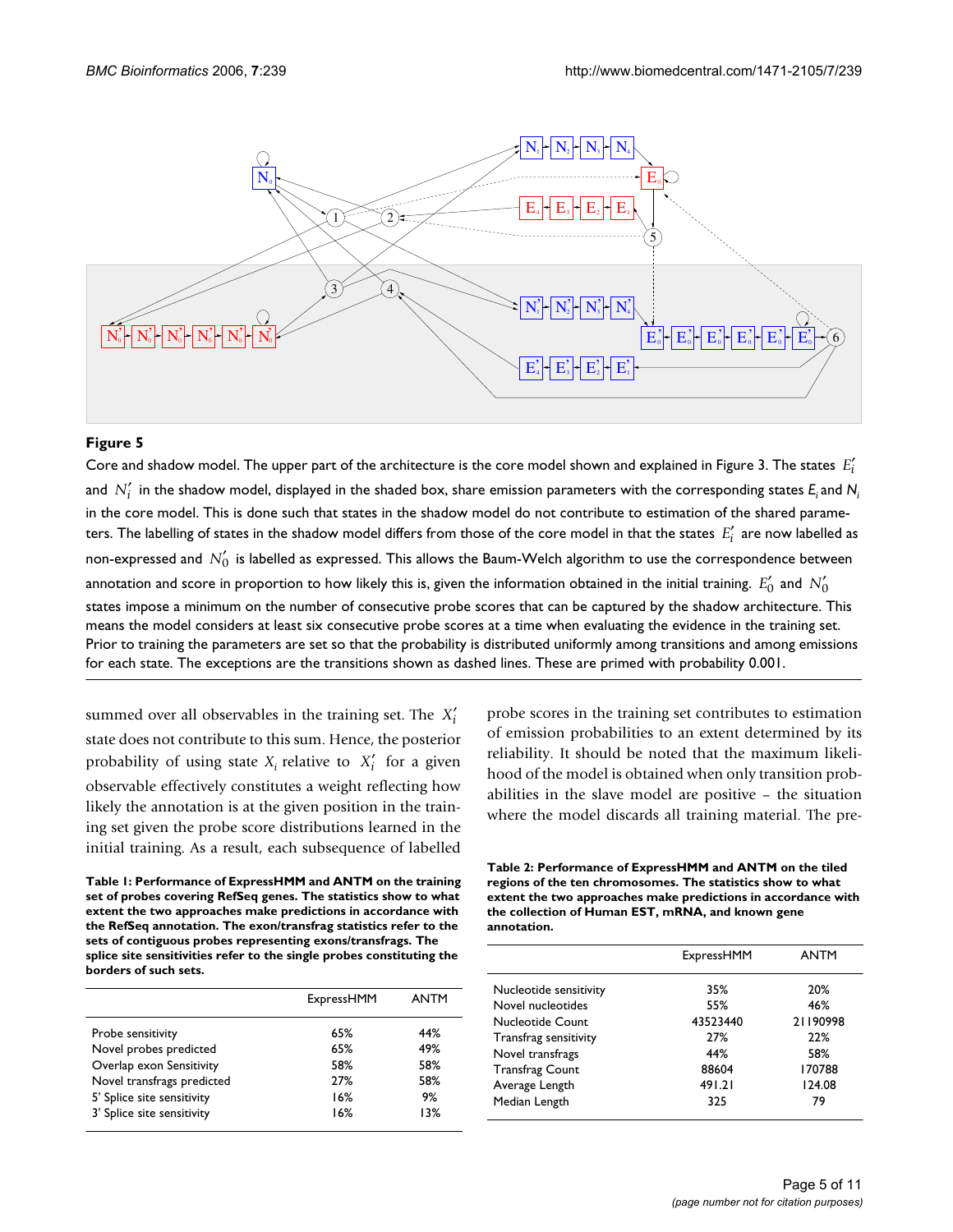

## **Figure 6**

Overlap between ExpressHMM and ANTM transfrags predictions. The diagram shows the percentage of ExpressHMM predictions that are overlapped by one or more ANTM predictions and vice versa. Due to the one-to-many relationships of overlaps overlap percentages corresponding to each set of predictions are given.

training, however, produces a starting point that allows the model to reach a desirable local optimum.

Once the parameters of the HMM have been estimated the parallel shadow architecture is removed. The sequences of probe scores corresponding to the tiling of each chromosome are then decoded using an N-best algorithm [25]. In this step the most likely sequences of contiguous expressed and non-expressed probes are established. In addition, the forward-backward algorithm [27] is used to assign a posterior probability of expression to each probe. The prediction for each sequence of probe scores is then mapped onto the nucleotide sequence of the corresponding chromosome.

The tiling of the chromosomes only covers non-repeat sequence. Some predictions may span untiled regions. To avoid this, gaps in the tiling larger than ten bases are removed from the predictions.

## *Evaluation of performance*

To establish the relative performance of ExpressHMM and Affymetrix's normalisation and transfrag method (ANTM) we test each method on the training set of probes covering RefSeq genes. To ensure that test and training material do not overlap, the performance of ExpressHMM is evaluated using six-fold cross-validation. The ANTM predictions are mapped onto the training set for comparison.

To acknowledge the most recent repeat predictions we remove, from all genomic predictions, all overlaps to the Human Repeat Masker annotation from the UCSC genome browser database (October 2005) [28]. Performance statistics are calculated using the Eval program [29]. Sensitivity is defined as true positives divided by the sum of true positives and false negatives but is calculated as the number of annotation objects (e.g. nucleotides or sequence blocks) overlapped by predictions, divided by the total number of annotation objects. Specificity is defined as true positives divided by the sum of true positives and false positives but is calculated as the number of prediction objects overlapping annotation objects divided by the total number of prediction objects. The statistics are calculated this way to ensure a sensible treatment of oneto-many overlaps. Since the motivation in tiling array analysis is to find un-annotated expression a high specificity based on known expression is not a goal in itself. For this reason we report 1 – specificity as "Novel Prediction".

To further evaluate the performance we compare the two sets of predictions to annotation of Human ESTs, mRNAs, and known genes (UCSC Oct. 2005). Only annotation of tiled genomic sequence is included. Before evaluation the expression annotation is pooled and all overlapping annotation is collapsed into a maximal set where each nucleotide is only represented once.

Within both sets of annotation only a subset are actually expressed in the SK-N-AS cell line, and a substantial fraction of expression remains un-annotated. Collapsing all overlapping annotation presents a similar problem especially affecting splice site statistics. Relying on this annotation will make estimates of sensitivity artificially low and the absolute values of this statistic should not be given too much weight. The relative values for ExpressHMM and ANTM, however, should accurately reflect relative performances.

## **Results**

The performance statistics obtained from the cross-validation of our model is shown in Table 1. Statistics of the ExpressHMM genomic predictions on the ten chromosomes are shown in Table 2. The overlap of ExpressHMM predictions to ANTM predictions is shown in Figure 6. The distribution of predictions and annotation is exemplified by chromosome 6 shown in Figure 7.

In addition to the most likely categorisation of probes ExpressHMM also calculates a posterior probability of expression for each probe. When mapped to the nucleotide sequence this results in an expression probability curve parallel to the predictions allowing the user to evaluate the significance of predictions and to directly view the evidence of expression.

Two example predictions, together with the ANTM predictions, are shown in Figure 8 and 9. Note the correspondence between ExpressHMM predictions and conservation in human, chimp, mouse, rat, dog, chicken, fugu, and zebrafish [30].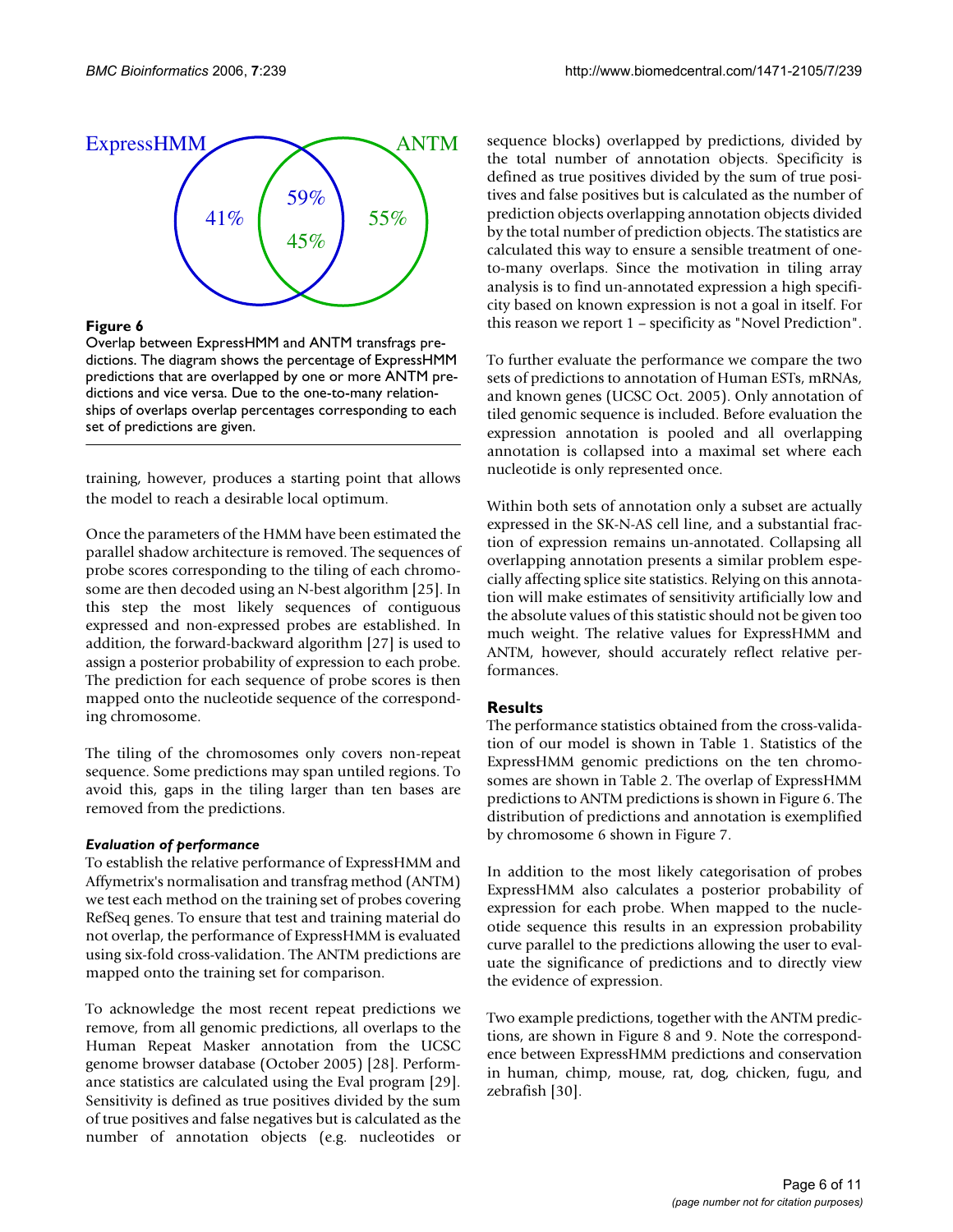Nucleotides on Chromosome 6



## Figure 7

Distribution of predictions and annotation over chromosome 6. The top plot shows the fraction of nucleotides, within tiled portions of the genome, that are included in an ExpressHMM transfrag, ANTM transfrag, RefSeq exon, or the pool of EST, mRNA, and known genes. The bottom plot shows the number of ExpressHMM and ANTM transfrags as well as tiled parts of RefSeq exons. Bin size is one mega base.

All predictions can be downloaded and viewed from our web site [2].

## **Discussion**

## *Evaluation of normalisation strategies*

In the process of developing our method we compared the performance of the *LL* and D normalisation strategies on the training set. Six-fold cross-validation was used to ensure no over-training. The nucleotide-level sensitivities of *LL* and *D* was approximately 38.8% and 44.6% respectively with corresponding specificities of 51.1% and 20.7%. Subsequent optimisation of the model resulted in further improvement of these values (see Table 2). The *LL* based normalisation is significantly more specific than the

 approach but at a significant cost to sensitivity. We *D* have used the D approach in this study because we view sensitivity as a more desirable trait than specificity for our predictor.

A tentative explanation for these rather surprising differences in performance can be found by considering Figure 10. Observe the heavy right tail of the *LL* distribution for probes tiling coding regions. For the D method both the left and right tails of the distribution are heavy for probes tiling coding regions. The HMM only requires significantly different distributions between expressed and nonexpressed regions in order to perform well. The two heavy tails generated by the D method seems to supply more discriminative information to the HMM than the single heavy tail generated by the *LL* method. The effect of quantile normalisation was tested. This did not improve performance, and is not used for the results presented.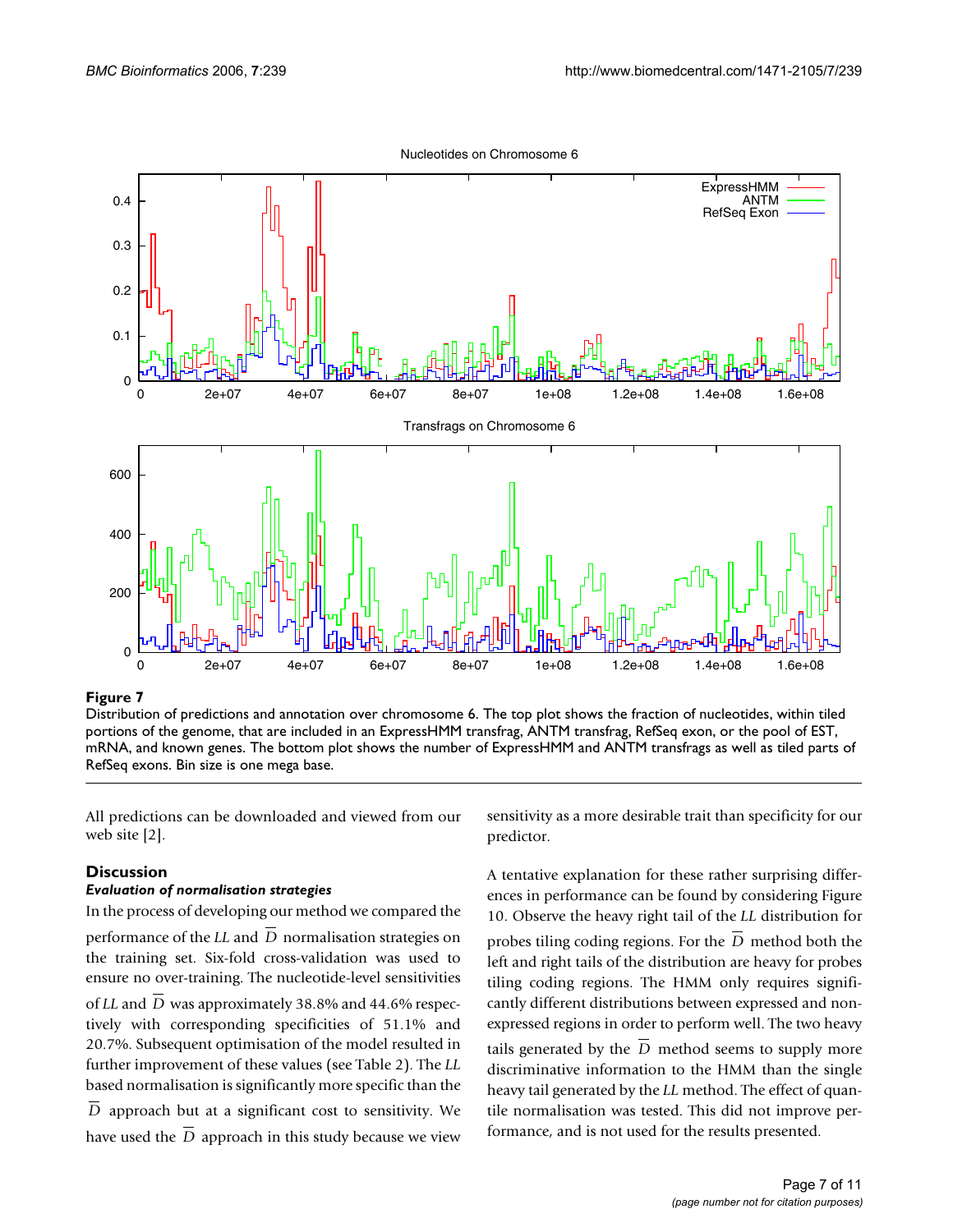

Predictions of the known **Figure 8** *Dicer* gene involved in the processing of pre-miRNA to miRNA Predictions of the known *Dicer* gene involved in the processing of pre-miRNA to miRNA. The conservation curve shows the conservation in human, chimp, mouse, rat, dog, chicken, fugu, and zebrafish, based on a phylogenetic hidden Markov model [30]. Note how peaks in the ExpressHMM curve identify expression that is not sufficiently characteristic to result in a prediction. All information including the Repeat Masker track is extracted from the UCSC genome browser (October 2005).

## *Relative performances on the training set*

As shown in Table 1, our probe sensitivity is higher than ANTM. Of the total number of probes annotated as expressed we predict 21% more than ANTM. Note that the upper limit to sensitivity is not 100% as only a fraction of the annotated sequence is actually expressed. For identification of exons ExpressHMM is equal to ANTM but better at predicting the borders of expressed regions correctly. The percentage of predicted probes that do not overlap

RefSeq exons is 16% larger than ANTM. In contrast, the number of predicted transfrags not overlapping a RefSeq exon comprise only 27% of the ExpressHMM predictions whereas this number is 58% for ANTM. This means that even with the higher probe sensitivity ExpressHMM is more conservative than ANTM in predicting novel transfrags.



**Figure 9** Predictions of the known *ZSWIM4* gene and downstream expression including a miRNA cluster on the same strand Predictions of the known *ZSWIM4* gene and downstream expression including a miRNA cluster on the same strand. Note the correspondence between the conservation track and the ExpressHMM curve. The miRNA track is extracted from the UCSC genome browser (October 2005). It is generated by aligning miRNAs from the miRNA Registry [33] to the genome. The remaining tracks are explained in Figure 8.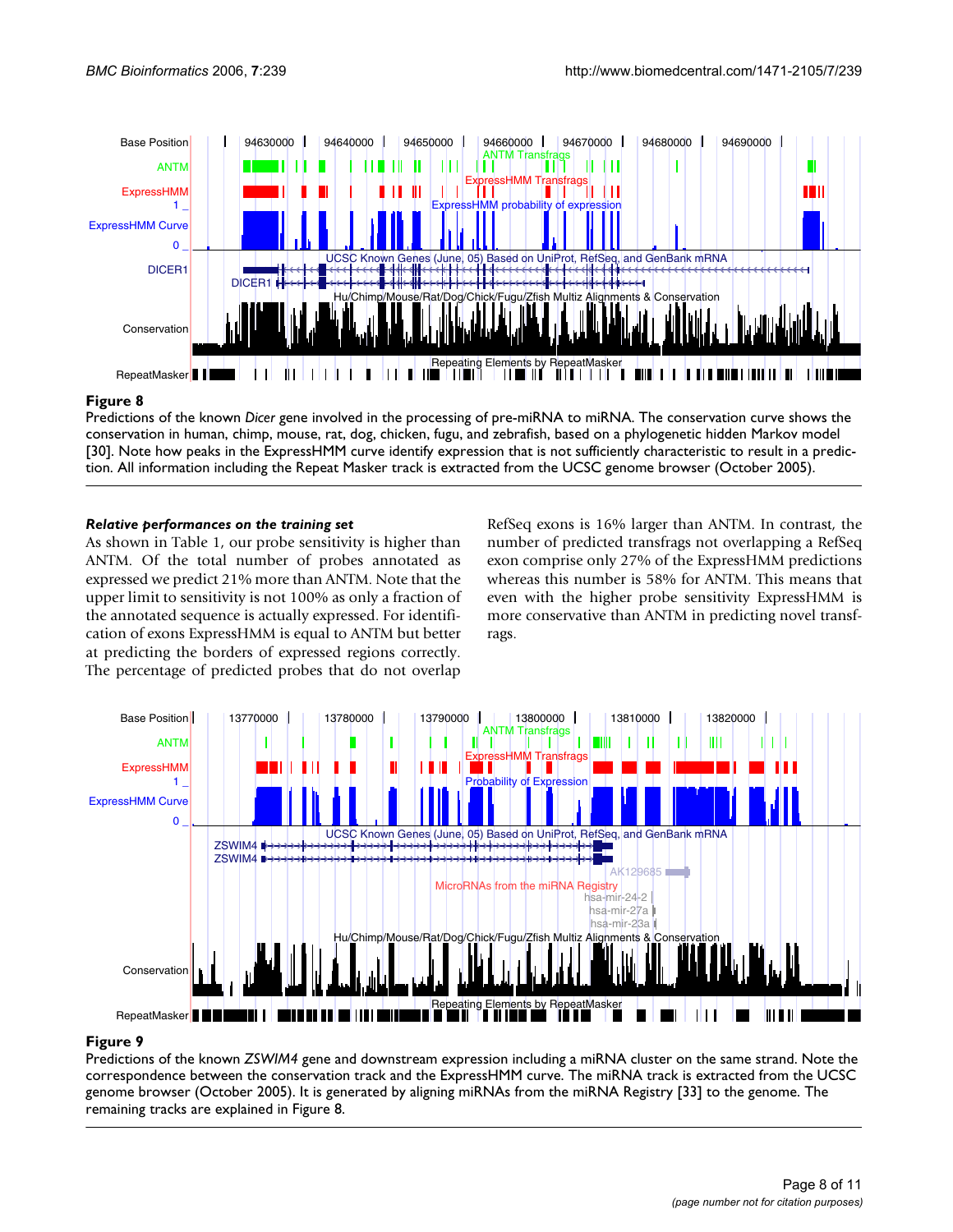

## **Figure 10** Sub-figure **A** shows the distribution of *LL* for exonic, intronic and intergenic regions from the Y chromosome

Sub-figure **A** shows the distribution of *LL* for exonic, intronic and intergenic regions from the Y chromosome. Sub-figure **B**  shows the analogous distribution for  $\,D$  . Note the heavy tails for both these statistics in the exonic distribution.

The HMM in ExpressHMM models the signal variability within expressed and non-expressed regions. As a result the algorithm does not predict very short expressed or non-expressed regions unless the relevant probe scores are highly characteristic. ANTM's threshold approach allows for little variability in score along a region. For these reasons ANTM tends to split exons into smaller predictions whilst ExpressHMM tends to join proximal exons into a single prediction. These differences are reflected in the length statistics given in Table 2. In effect, the two methods complement each other.

### *Relative performances on the chromosome level*

The comparison of genomic predictions to all Human EST, mRNA and known gene annotation within the tiled regions also reflects the good performance of ExpressHMM. The nucleotide sensitivity is 75% larger than ANTM's and our transfrag sensitivity is 23% larger. ExpressHMM identifies an 19% larger fraction of novel nucleotides. In contrast, however, the fraction of novel transfrags among ExpressHMM predictions is 24% smaller than among ANTM predictions.

ExpressHMM predicts roughly twice as many expressed nucleotides as ANTM. Still the total ExpressHMM predictions only amount to 1.5% of the genome. For comparison, recent cDNA based findings in Mouse indicates that 62% percent of the genome is transcribed and that the number of transcripts is at least an order of magnitude larger than the estimated number of genes [31].

As indicated by the nucleotide plot in Figure 7 the lower nucleotide specificity of ExpressHMM is not due to false positives uniformly distributed across the chromosomes. Rather, the distribution closely follows the density of both ANTM predictions and RefSeq exons. Note the excess of prediction in the sub-telomeric regions. This is most likely due to frequent duplication events in these regions as observed in the recent Chimpanzee-Human genome comparison [32]. These duplications are expected to cause extensive cross-hybridisation. The two large peaks around 4e+07 correspond to similar-sized peaks in the density of EST and mRNA annotation (data not shown).

The transfrag plot in Figure 7 shows the close correspondence between the distributions of ExpressHMM predictions and occurrence of RefSeq exons.

### *Hidden Markov model*

Individual values of probe scores form only a fraction of the signal characteristic of expressed and non-expressed regions. The distribution of scores within and between regions of expression constitutes an important source of information that is not utilised by simple threshold approaches. To capture as much relevant information as possible we use an adaptive approach. This learns directly from probe scores covering regions where expression is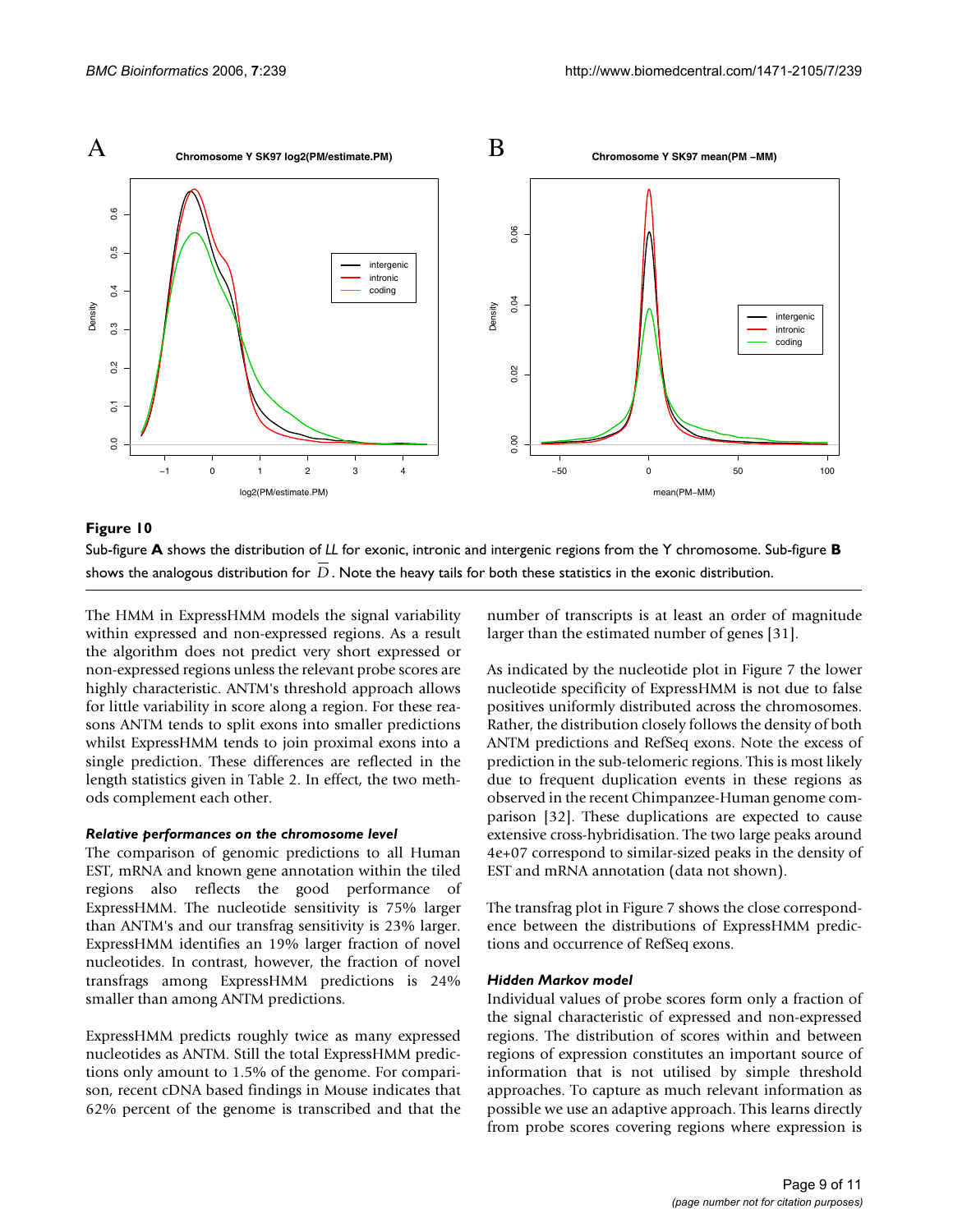annotated. As a result the parameters of the model are optimal for the training data. These properties takes the place of the *ad hoc* cut-offs applied in previous approaches.

Before settling on the HMM described above, a variety of models were tested. These included different order Markov models with and without modelling of transfrag borders. None of these offered apparent advantages over the one presented here. The order of the HMM has a pronounced effect on the results. For zeroth and first order emissions the nucleotide statistics are very similar. On the transfrag level, however, the zeroth order model is more sensitive (72% identified RefSeq exons) but less specific (55% novel transfrags predicted). We also experimented with excluding score sequences from the training set that did not seem unambiguously expressed. This improved the performance of some models but not that presented here.

The training of the model parameters does not include any nucleotide sequence information. In addition, to avoid any discriminative length modelling characteristic of coding exons the trained intron and exon length distributions are geometric and estimated as one to make them identical. As a result, the training data does not bias ExpressHMM predictions towards the length distribution of coding exons.

The expression probability curve that accompanies the ExpressHMM prediction has a direct interpretation as the evidence of expression given the model. It is a valuable tool to visually assess the significance of each transfrag as well as to identify regions with evidence not sufficient to result in a transfrag. With slight modifications ExpressHMM can equally well be used for the analysis of tiling micro arrays with non-overlapping probes of various length.

## **Conclusion**

In addition to performing better than the approach presented by Cheng *et al.* [1], the adaptive approach used by ExpressHMM avoids *ad hoc* thresholds for the analysis of signal data. Decisions regarding prediction are learned from the data in an automated fashion. In addition to predicting the most likely categorisation into expression and non-expression each genomic position queried by a probe is assigned a probability of expression. The resulting graph has a clearer interpretation than a smoothed fluorescence score. We expect that tiling arrays will play an increasing role in the investigation of genomic output.

## **Authors' contributions**

Kasper Munch and Paul P. Gardner contributed equally to the work presented, performing analyses, data acquisition, and preparing the manuscript. Peter Arctander and Anders Krogh contributed ideas and supervision.

## **Acknowledgements**

We thank Stefan Bekiranov, Tom Gingeras, Nils Hansen, and Alex Sczyrba for help and valuable advice.

## **References**

- 1. Cheng J, Kapranov P, Drenkow J, Dike S, Brubaker S, Patel S, Long J, Stern D, Tammana H, Helt G, Sementchenko V, Piccolboni A, Bekiranov S, Bailey D, Ganesh M, Ghosh S, Bell I, Gerhard D, Gingeras T: **[Transcriptional maps of 10 human chromosomes at 5-](http://www.ncbi.nlm.nih.gov/entrez/query.fcgi?cmd=Retrieve&db=PubMed&dopt=Abstract&list_uids=15790807)**
- **[nucleotide resolution.](http://www.ncbi.nlm.nih.gov/entrez/query.fcgi?cmd=Retrieve&db=PubMed&dopt=Abstract&list_uids=15790807)** *Science* 2005, **308(5725):**1149-1154. 2. **ExpressHMM web site** [\[http://www.binf.ku.dk/~kasper/](http://www.binf.ku.dk/~kasper/expresshmm) [expresshmm](http://www.binf.ku.dk/~kasper/expresshmm)]
- 3. Kapranov P, Cawley S, Drenkow J, Bekiranov S, Strausberg R, Fodor S, Gingeras T: **[Large-scale transcriptional activity in chromo](http://www.ncbi.nlm.nih.gov/entrez/query.fcgi?cmd=Retrieve&db=PubMed&dopt=Abstract&list_uids=11988577)[somes 21 and 22.](http://www.ncbi.nlm.nih.gov/entrez/query.fcgi?cmd=Retrieve&db=PubMed&dopt=Abstract&list_uids=11988577)** *Science* 2002, **296(5569):**916-919.
- 4. Kampa D, Cheng J, Kapranov P, Yamanaka M, Brubaker S, Cawley S, Drenkow J, Piccolboni A, Bekiranov S, Helt G, Tammana H, Gingeras T: **[Novel RNAs identified from an in-depth analysis of the](http://www.ncbi.nlm.nih.gov/entrez/query.fcgi?cmd=Retrieve&db=PubMed&dopt=Abstract&list_uids=14993201) [transcriptome of human chromosomes 21 and 22.](http://www.ncbi.nlm.nih.gov/entrez/query.fcgi?cmd=Retrieve&db=PubMed&dopt=Abstract&list_uids=14993201)** *Genome Res* 2004, **14(3):**331-342.
- 5. Selinger D, Cheung K, Mei R, Johansson E, Richmond C, Blattner F, Lockhart D, Church G: **[RNA expression analysis using a 30 base](http://www.ncbi.nlm.nih.gov/entrez/query.fcgi?cmd=Retrieve&db=PubMed&dopt=Abstract&list_uids=11101804) [pair resolution Escherichia coli genome array.](http://www.ncbi.nlm.nih.gov/entrez/query.fcgi?cmd=Retrieve&db=PubMed&dopt=Abstract&list_uids=11101804)** *Nat Biotechnol* 2000, **18(12):**1262-1268.
- Shoemaker D, Schadt E, Armour C, He Y, Garrett-Engele P, McDonagh P, Loerch P, Leonardson A, Lum P, Cavet G, Wu L, Altschuler S, Edwards S, King J, Tsang J, Schimmack G, Schelter J, Koch J, Ziman M, Marton M, Li B, Cundiff P, Ward T, Castle J, Krolewski M, Meyer M, Mao M, Burchard J, Kidd M, Dai H, Phillips J, Linsley P, Stoughton R, Scherer S, Boguski M: **[Experimental annotation of the human](http://www.ncbi.nlm.nih.gov/entrez/query.fcgi?cmd=Retrieve&db=PubMed&dopt=Abstract&list_uids=11237012) [genome using microarray technology.](http://www.ncbi.nlm.nih.gov/entrez/query.fcgi?cmd=Retrieve&db=PubMed&dopt=Abstract&list_uids=11237012)** *Nature* 2001, **409(6822):**922-927.
- 7. Rinn J, Euskirchen G, Bertone P, Martone R, Luscombe N, Hartman S, Harrison P, Nelson F, Miller P, Gerstein M, Weissman S, Snyder M: **[The transcriptional activity of human Chromosome 22.](http://www.ncbi.nlm.nih.gov/entrez/query.fcgi?cmd=Retrieve&db=PubMed&dopt=Abstract&list_uids=12600945)** *Genes Dev* 2003, **17(4):**529-540.
- 8. Yamada K, Lim J, Dale J, *et al.*: **[Empirical analysis of transcrip](http://www.ncbi.nlm.nih.gov/entrez/query.fcgi?cmd=Retrieve&db=PubMed&dopt=Abstract&list_uids=14593172)[tional activity in the Arabidopsis genome.](http://www.ncbi.nlm.nih.gov/entrez/query.fcgi?cmd=Retrieve&db=PubMed&dopt=Abstract&list_uids=14593172)** *Science* 2003, **302(5646):**842-846.
- 9. Stolc V, Gauhar Z, Mason C, Halasz G, van Batenburg M, Rifkin S, Hua S, Herreman T, Tongprasit W, Barbano P, Bussemaker H, White K: **[A gene expression map for the euchromatic genome of Dro](http://www.ncbi.nlm.nih.gov/entrez/query.fcgi?cmd=Retrieve&db=PubMed&dopt=Abstract&list_uids=15499012)[sophila melanogaster.](http://www.ncbi.nlm.nih.gov/entrez/query.fcgi?cmd=Retrieve&db=PubMed&dopt=Abstract&list_uids=15499012)** *Science* 2004, **306(5696):**655-660.
- 10. Ishkanian A, Malloff C, Watson S, DeLeeuw R, Chi B, Coe B, Snijders A, Albertson D, Pinkel D, Marra M, Ling V, MacAulay C, Lam W: **[A](http://www.ncbi.nlm.nih.gov/entrez/query.fcgi?cmd=Retrieve&db=PubMed&dopt=Abstract&list_uids=14981516) [tiling resolution DNA microarray with complete coverage of](http://www.ncbi.nlm.nih.gov/entrez/query.fcgi?cmd=Retrieve&db=PubMed&dopt=Abstract&list_uids=14981516) [the human genome.](http://www.ncbi.nlm.nih.gov/entrez/query.fcgi?cmd=Retrieve&db=PubMed&dopt=Abstract&list_uids=14981516)** *Nat Genet* 2004, **36(3):**299-303.
- 11. Stolc V, Samanta M, Tongprasit W, Sethi H, Liang S, Nelson D, Hegeman A, Nelson C, Rancour D, Bednarek S, Ulrich E, Zhao Q, Wrobel R, Newman C, Fox B, Phillips G, Markley J, Sussman M: **[Identifica](http://www.ncbi.nlm.nih.gov/entrez/query.fcgi?cmd=Retrieve&db=PubMed&dopt=Abstract&list_uids=15755812)[tion of transcribed sequences in Arabidopsis thaliana by](http://www.ncbi.nlm.nih.gov/entrez/query.fcgi?cmd=Retrieve&db=PubMed&dopt=Abstract&list_uids=15755812) [using high-resolution genome tiling arrays.](http://www.ncbi.nlm.nih.gov/entrez/query.fcgi?cmd=Retrieve&db=PubMed&dopt=Abstract&list_uids=15755812)** *Proc Natl Acad Sci U S A* 2005, **102(12):**4453-4458.
- 12. Johnson J, Edwards S, Shoemaker D, Schadt E: **[Dark matter in the](http://www.ncbi.nlm.nih.gov/entrez/query.fcgi?cmd=Retrieve&db=PubMed&dopt=Abstract&list_uids=15661355) [genome: evidence of widespread transcription detected by](http://www.ncbi.nlm.nih.gov/entrez/query.fcgi?cmd=Retrieve&db=PubMed&dopt=Abstract&list_uids=15661355) [microarray tiling experiments.](http://www.ncbi.nlm.nih.gov/entrez/query.fcgi?cmd=Retrieve&db=PubMed&dopt=Abstract&list_uids=15661355)** *Trends Genet* 2005, **21(2):**93-102.
- 13. Mockler TC, Chan S, Sundaresan A, Chen H, Jacobsen SE, Ecker JR: **[Applications of DNA tiling arrays for whole-genome analy](http://www.ncbi.nlm.nih.gov/entrez/query.fcgi?cmd=Retrieve&db=PubMed&dopt=Abstract&list_uids=15607417)[sis.](http://www.ncbi.nlm.nih.gov/entrez/query.fcgi?cmd=Retrieve&db=PubMed&dopt=Abstract&list_uids=15607417)** *Genomics* 2005, **85:**1-15.
- 14. Bolstad B, Irizarry R, Astrand M, Speed T: **[A comparison of nor](http://www.ncbi.nlm.nih.gov/entrez/query.fcgi?cmd=Retrieve&db=PubMed&dopt=Abstract&list_uids=12538238)[malization methods for high density oligonucleotide array](http://www.ncbi.nlm.nih.gov/entrez/query.fcgi?cmd=Retrieve&db=PubMed&dopt=Abstract&list_uids=12538238)** [data based on variance and bias.](http://www.ncbi.nlm.nih.gov/entrez/query.fcgi?cmd=Retrieve&db=PubMed&dopt=Abstract&list_uids=12538238) **19(2):**185-193.
- 15. Affymetrix: **Statistical algorithms description document.** *Tech rep Affymetrix* 2002 [[http://www.affymetrix.com/support/technical/](http://www.affymetrix.com/support/technical/whitepapers/sadd_whitepaper.pdf) [whitepapers/sadd\\_whitepaper.pdf\]](http://www.affymetrix.com/support/technical/whitepapers/sadd_whitepaper.pdf).
- 16. Royce TE, Rozowsky JS, Bertone P, Samanta M, Stolc V, Weissman S, Snyder M, Gerstein M: **[Issues in the analysis of oligonucleotide](http://www.ncbi.nlm.nih.gov/entrez/query.fcgi?cmd=Retrieve&db=PubMed&dopt=Abstract&list_uids=15979196) [tiling microarrays for transcript mapping.](http://www.ncbi.nlm.nih.gov/entrez/query.fcgi?cmd=Retrieve&db=PubMed&dopt=Abstract&list_uids=15979196)** *Trends Genet* 2005, **21(8):**466-475.